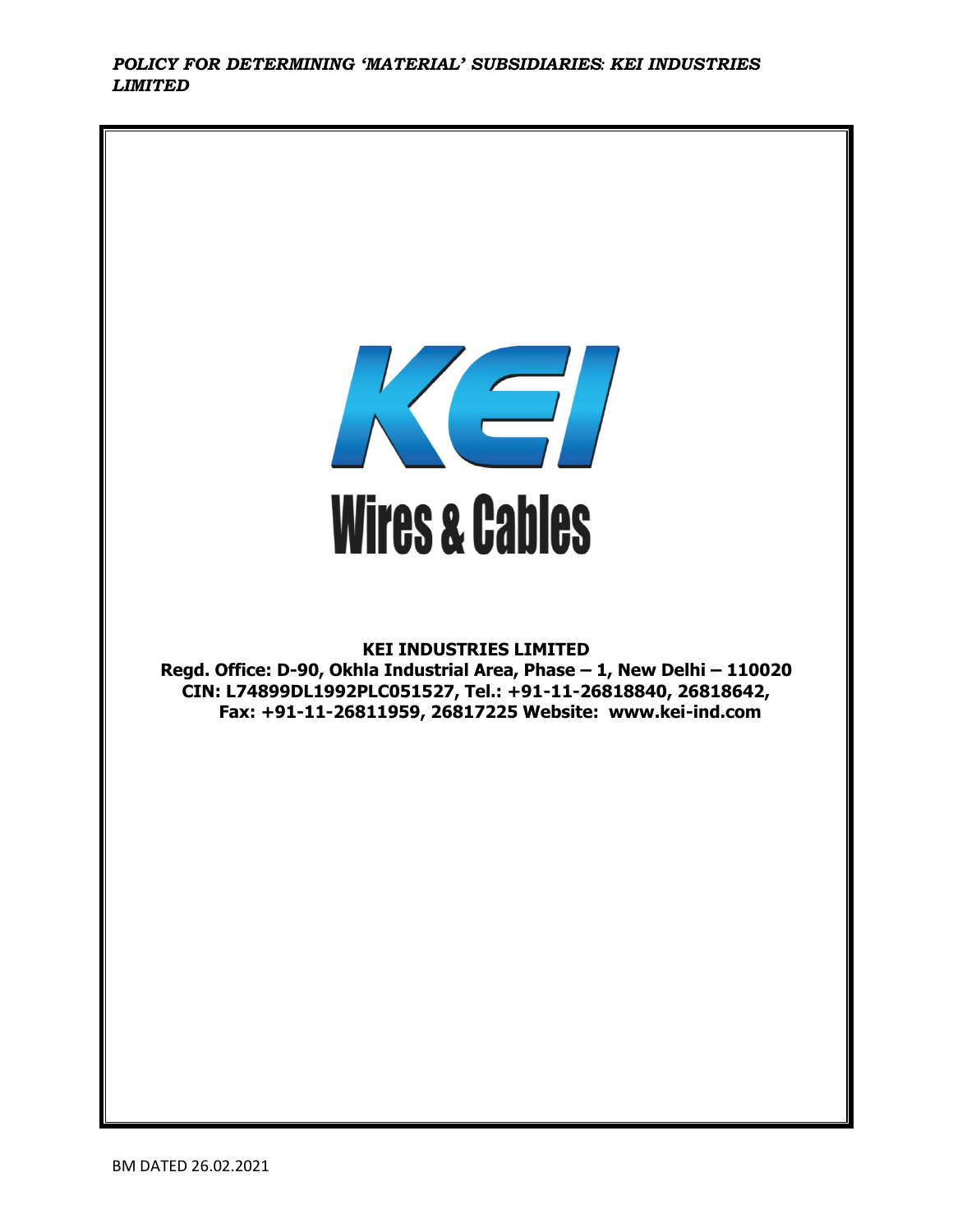# **Preamble:**

In order to adhere the requirement of Regulation  $16(1)(c)$  of the Securities and Exchange Board of India (Listing Obligations and Disclosure Requirements) Regulations, 2015, the Board of Directors of the Company has approved and adopted this policy for determining 'material' subsidiaries of the Company (KEI Industries Limited).

### **Identification of 'Material' Subsidiary**

## **Definitions**

"**Audit Committee**" means the committee constituted by the Board of Directors of the Company in accordance with section 177 of the Act and Regulation 18 of the Listing Regulations.

"**Independent Director**" means a director of the Company, not being a whole time director and who is neither a promoter nor belongs to the promoter group of the Company and who satisfies other criteria for independence under the Act and the Listing Regulations.

**Material Subsidiary** shall mean a subsidiary, whose income or net worth exceeds ten percent of the consolidated income or net worth respectively, of the listed entity and its subsidiaries in the immediately preceding accounting year.

**Material Unlisted Indian Subsidiary** shall mean an unlisted subsidiary, incorporated in India, whose income or net worth (i.e. paid up capital and free reserves) exceeds ten percent of the consolidated income or net worth respectively, of the Company and its subsidiaries in the immediately preceding accounting year.

**Significant transaction or arrangement** shall mean any individual transaction or arrangement that exceeds or is likely to exceed 10% of the total revenues or total expenses or total assets or total liabilities, as the case may be, of the unlisted subsidiary for the immediately preceding accounting year.

"**Subsidiary**" shall be as defined under the Act and the rules made thereunder.

"**Unlisted Subsidiary**" means subsidiary whose securities are not listed on any recognized Stock Exchanges.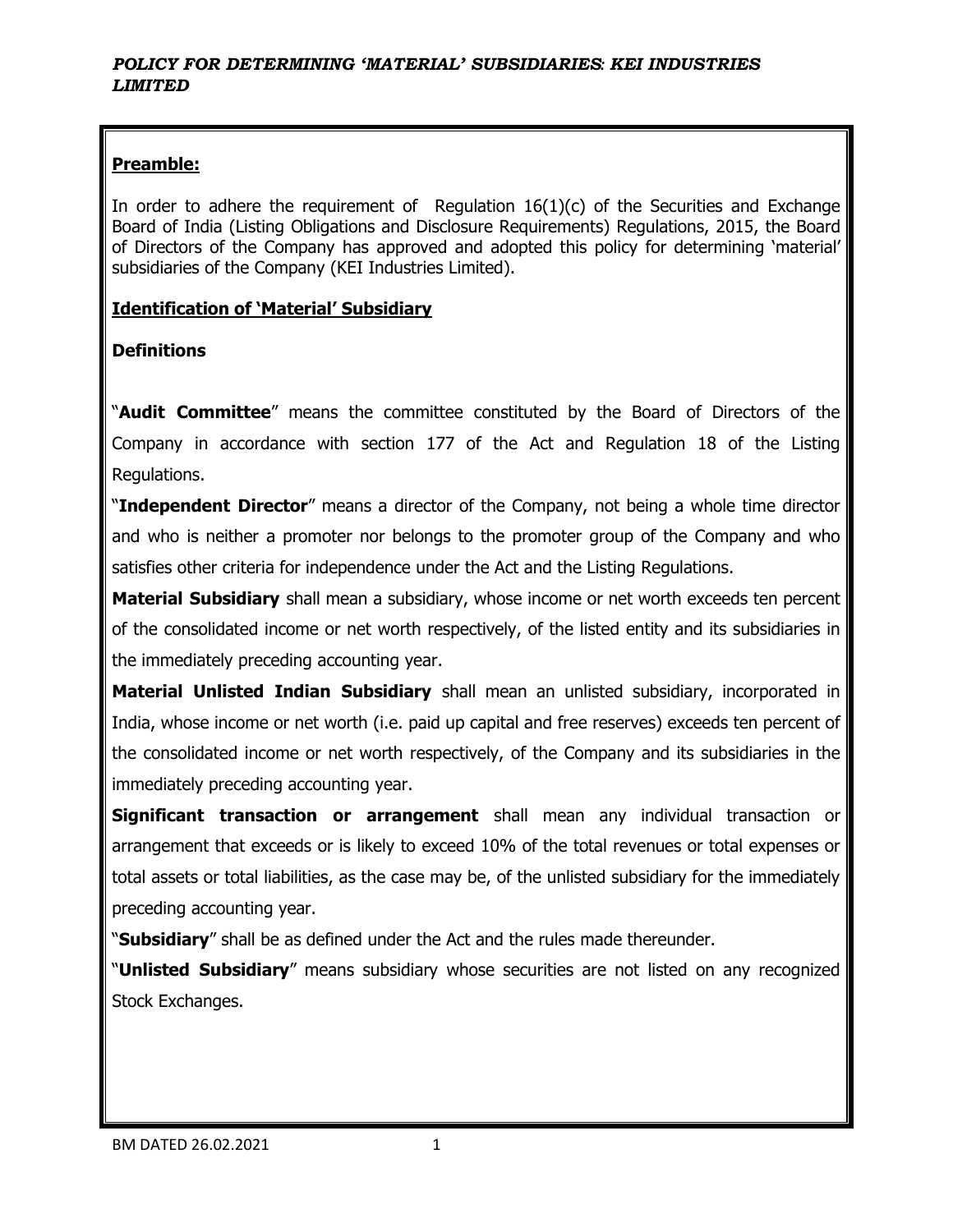### **Policy and procedure**

- i. The Audit Committee shall also review the financial statements, in particular, the investments made by the unlisted subsidiary of the Company.
- ii. The minutes of the Board meetings of the unlisted subsidiary company shall be placed at the Board meeting of the Company at regular intervals.

The Board shall be provided periodically with a statement of all significant transactions and arrangements entered into by the unlisted subsidiary Company.

- i. At least one Independent Director of the Company shall be a director on the board of the unlisted material subsidiary whether incorporated in India or not. Only for the purposes of this provision, notwithstanding anything to the contrary contained in regulation 16 (1) (c), the term "material subsidiary" shall mean a subsidiary, whose income or net worth exceeds twenty percent of the consolidated income or net worth respectively, of the listed entity and its subsidiaries in the immediately preceding accounting year.
- ii. The Company shall not dispose of shares in its material subsidiary, which would reduce its shareholding (either on its own or together with other subsidiaries) to less than 50% or cease the exercise of control over the subsidiary without passing a special resolution in its general meeting except in cases where such divestment is made under a scheme of arrangement duly approved by Court/Tribunal or under a resolution plan duly approved under section 31 of the Insolvency Code and such an event is disclosed to the recognized stock exchanges within one day of the resolution plan being approved.
- iii. Selling, disposing and leasing of assets amounting to more than twenty percent of the assets of the Material Subsidiary on an aggregate basis during a financial year shall require prior approval of shareholders by way of special resolution unless the sale/disposal/lease is made under a scheme of arrangement duly approved by a Court/Tribunal or under a resolution plan duly approved under section 31 of the